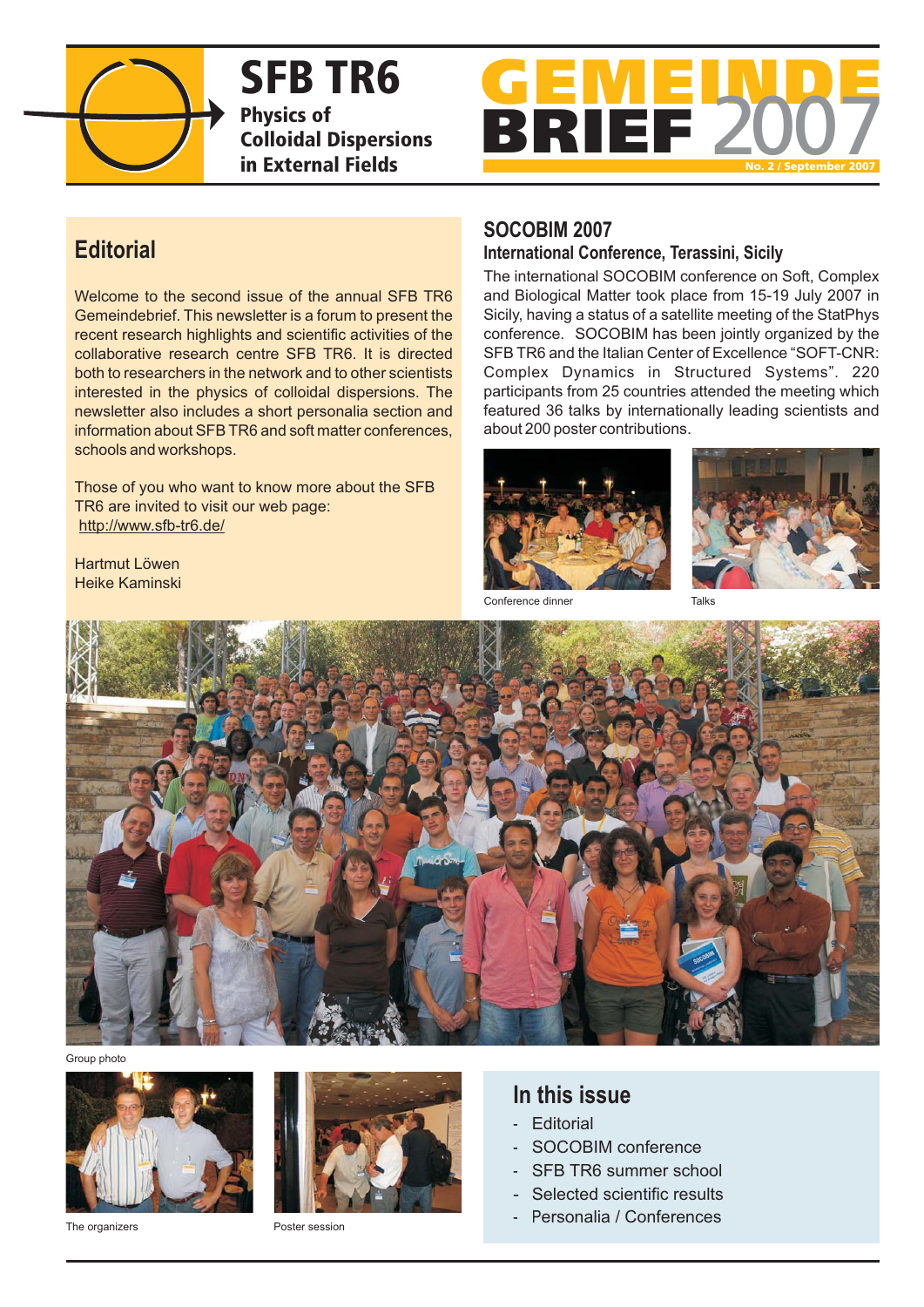**SFB TR6** Physics of Colloidal Dispersions in External Fields



# **The SFB TR6 Summer School on Soft Matter**

The SFB TR6 Summer School "Colloids in External Fields: physics and applications" was organized by G. Maret and J. Bibette in Cargese (Corsica) from October 2-13 (2006). The idea of this summer school was first to bring together fundamental physics of colloids in external fields with their applications in biology, bio-medicin and medical imaging. The second purpose was to establish a forum for young researchers to learn about fundamental



Group photo

topics in these areas. The summer school was a great success: about 82 applications were received (29 from the young researchers within in SFB TR6). 13 internationally recognized scientists were presenting sets of lectures, 7 were from the SFB TR6. The notes were collected on the web (http://www.sfb-tr6.de/summerschool06/index.php). Contributed talks from the Summer School participants were also selected. There was a large poster session in which the participants could present their own research.







Fresh-air poster session Conference excursion

scientific discussions

# **Selected scientific results**

# **Confocal Micrsocopy of Colloidal Particles: Towards Reliable, Optimum Coordinates**

*M.C. Jenkins, S.U. Egelhaaf Advances in Colloid and Interface Science, in press (2007)*

Based on the classical programmes by Crocker & Grier and Weeks, a method was developed to determine improved particle coordinates from microscopy data which uses the full particle image instead of the centroid only. It furthermore provides error estimates for each particle position and thus allows for a comparison between different particle locations (project sectionsA6/C7).

# **Depletion-Induced Percolation in Networks of Nanorods**

*T.Schilling, S. Jungblut, and Mark A. Miller Phys. Rev. Lett.* 98, 108303 (2007)

The impact of depletion on the percolation threshold in network-forming rod-like colloids was investigated by computer simulation. Although depletion forces favour alignment of the rods, the percolation threshold decreases significantly (project section D5).

# **Partial Clustering in Binary Two-Dimensional Colloidal Suspensions**

*N. Hoffmann, F. Ebert, C.N. Likos, H. Löwen, and G. Maret, Phys. Rev. Lett.* 97, 078301 (2006)

Anovel clustering behaviour in a binary mixture of magnetic colloids as revealed by a prepeak in the small-small structur factor  $\mathsf{S}_{\mathsf{z}\mathsf{z}}(\mathsf{k})$  was predicted by liquid integral equation theory in Düsseldorf and confirmed in real-space experiments in two-dimensional superparamagnetic colloids in Konstanz, This is a collaboration of the project sections C2 and C3.

# **Suppression of Thermally Excited Capillary Wawes by Shear Flow**

*D.Derks, D.G.A.L. Aarts, D. Bonn, H.N.W. Lekkerkerker, and A. Imhof, Phys. Rev. Lett.* 97, 038301 (2006)

Shear kills thermally excited capillary waves at the colloidal gas-liquid interface in a colloid-polymer mixture and thus smoothens the interface significantly (project sections A3 and C6).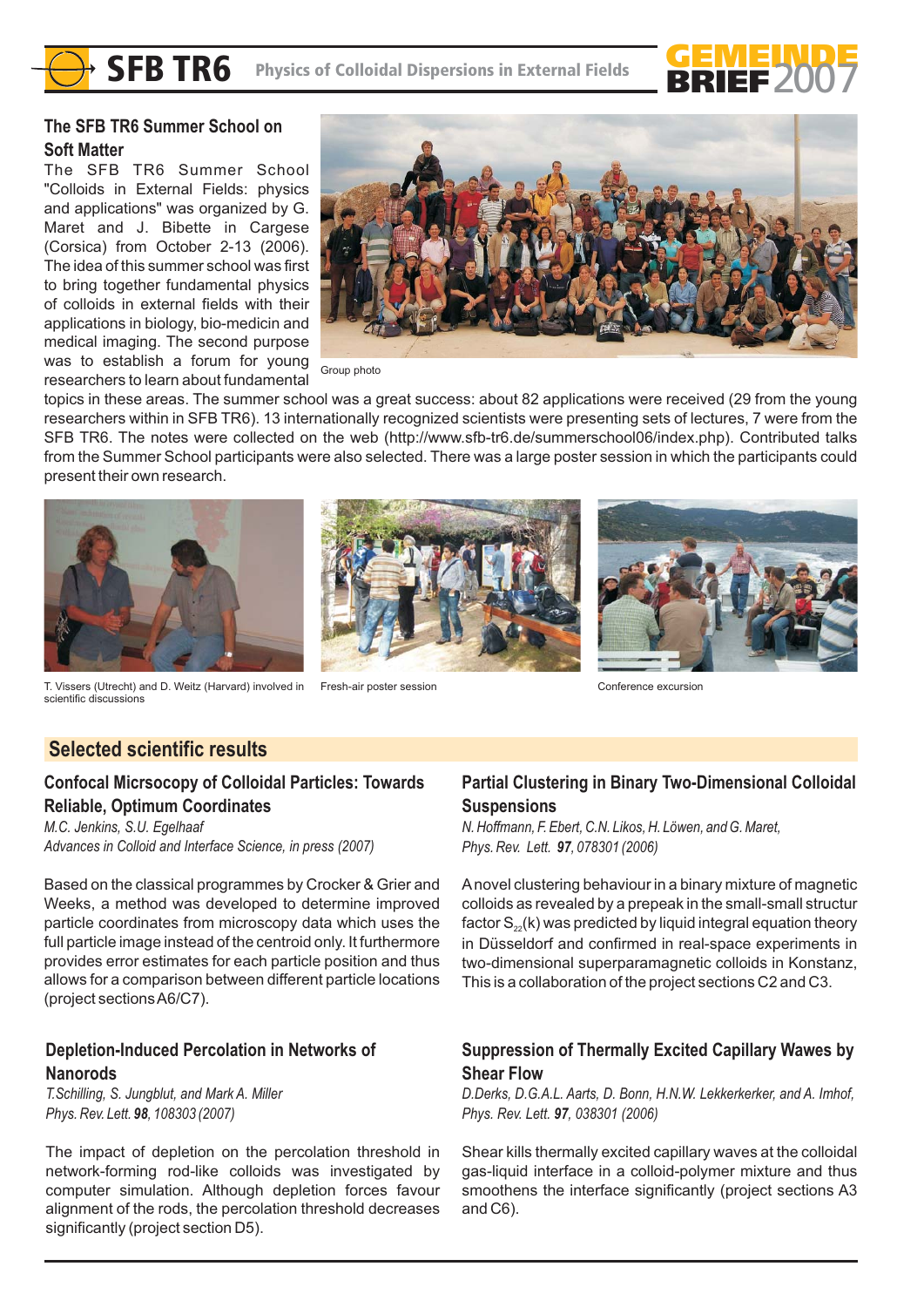

# **Isotropic-Nematic Interface and Wetting in Suspensions of Colloidal Platelets**

*D. van der Beek, H. Reich, P. van der Schoot, M. Dijkstra, T. Schilling, R. Vink, M. Schmidt, R. van Roij, and H. Lekkerkerker Phys. Rev.Lett.* 97, 087801 (2006)

By a combined effort of experiment, density functional theory and computer simulations the isotropic-nematic surface tension of colloidal platelets was determined and found to be extremely small. Furthermore the wetting, capillary rise and anchoring behaviour near a wall was explored and revealed. This was a SFB TR6 collaboration between the three locations Utrecht (experiments), Düsseldorf (theory), and Mainz (computer simulation), of the project sectionsA3, C7, D3, D4, D5.



# **Nonequilibrium Sedimentation of Colloids on the Particle Scale**

*C.P. Royall, J. Dzubiella, M. Schmidt, and A. van Blaaderen, Phys. Rev. Lett.* 98, 188304 (2007)

Sedimentation behaviour under strong confinement on the particle-scale was studied by real-space experiments and described by dynamical density functional theory. At high Peclet numbers a Rayleigh-Taylor-like instability was found which is a topic of current collaboration between Düsseldorf-Jülich-Utrecht.

# **Electrophoresis of Colloidal Dispersions in the Low-Salt Regime**

*V. Lobaskin, B. Dünweg, M. Medebach, T. Palberg, and C. Holm, Phys. Rev. Lett.* **98**, 176105 (2007)

The electrophoretic mobility of charged colloids was simultaneously simulated and measured in Mainz (project sections B1 and B4), and excellent agreement was found.

# **Critical Behavior of Colloidal-Polymer Mixtures in Random Porous Media**

*R.L.C. Vink, K. Binder, and H. Löwen, Phys. Rev. Lett.* 97, 230603 (2006)

An old conjecture of de Gennes was finally proved by computer simulation: the critical behaviour of fluids in a random matrix falls into the random-field Ising universality class. This was a collaboration between Düsseldorf (project section D3) and Mainz (project sectionA5).

# **Self-assembly route for photonic crystals with a bandgap in the visible region**

*Antti-Pekka Hynninen, Job H.J. Thijssen, Esther C. M. Vermolen, Marjolein Dijkstra,A. van Blaaderen, Nature Materials 6, 202 (2007)* 

Colloidal self-assembly is crucial to construct photonic band-gap materials. In fact it was shown by computer simulation that optical band-gap materials can be found in binary colloidal crystals with diamond and pyrochlore structure (project sectionA3).



**Figure:** Density profile and a snapshot of the simulation along the z direction. Structure 1: Small (yellow) and large (red) spheres attached to a wall resembling the (110) plane of the  $MgCu<sub>2</sub>$  structure. Structure 2: Wall pattern plus the first plane of mobile small spheres (dark blue) slightly above the wall.

# **Dense Colloidal Suspensions under Time-Dependent Shear**

*J.M. Brader, Th. Voigtmann, M.E. Cates, and M. Fuchs Phys. Rev. Lett.* 98, 058301 (2007)

In collaboration with scientists from Edinburgh, the Konstanz theory group laid the foundation of a new modecoupling theory for sheared suspensions. In particular, this approach is desigend to describe nonequilibrium situations with a time-dependent shear rate. This work was funded within the project sectionA6.

# **Colloid-polymer mixtures between asymmetric walls: Evidence for an interface localization transition**

*A. De Virgiliis, R.L.C. Vink, J. Horbach and K. Binder, EPL (2007) 77*, *60002*

By simulations, colloid-polymer mixtures where idenified to be ideal candidates for the interface localization transition which takes place in strong confinement between two plates one favouring the colloid-rich and the other the colloidal-poor phase.